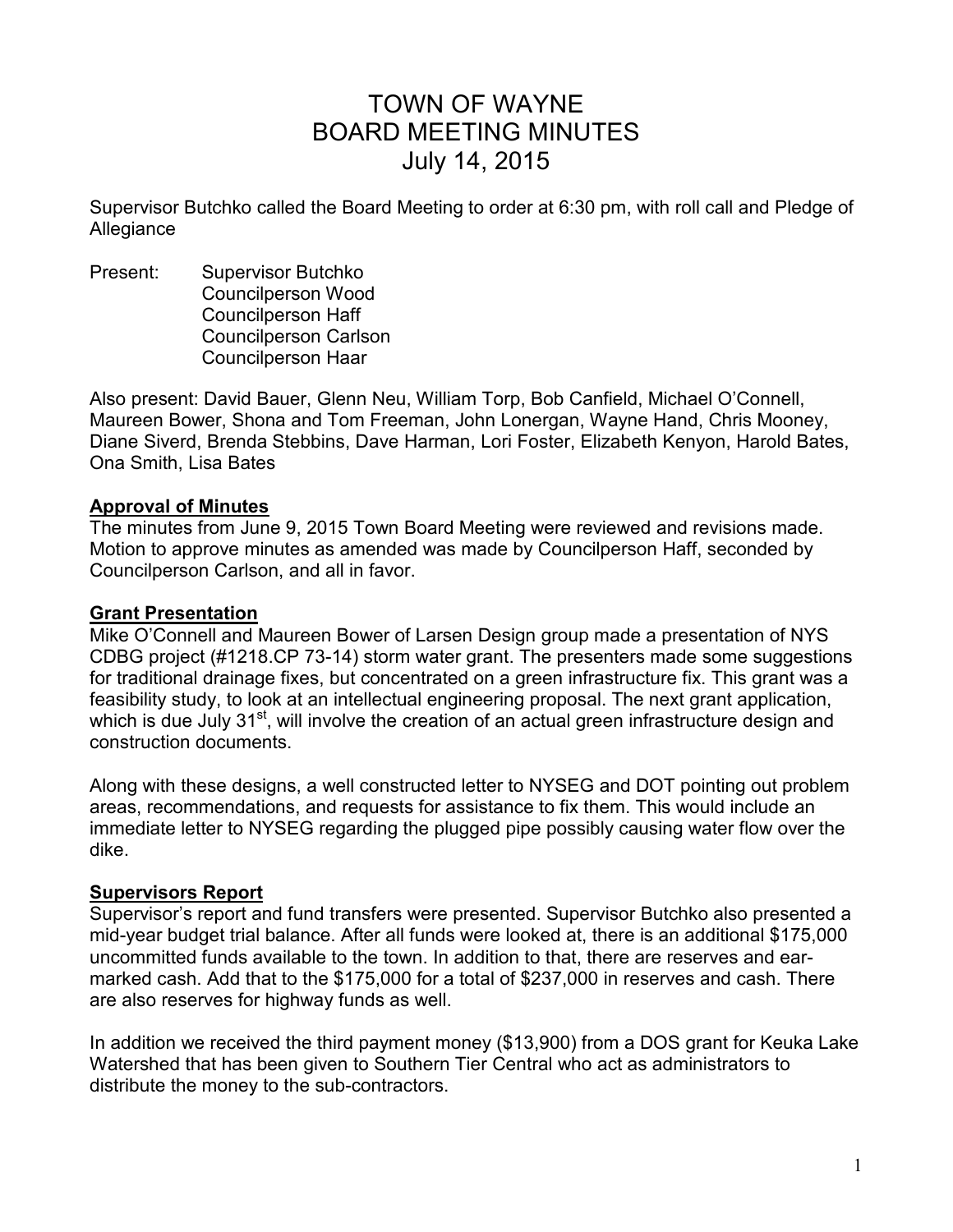A motion to approve report and transfers was made by Councilperson Carlson, seconded by Councilperson Haar, and all in favor.

A motion was made to make a budget modification to pay \$2500 commitment to Larson Engineering. Motion was made by Councilperson Wood, seconded by Councilperson Carlson, and all in favor.

# **Clerks Report**

The July clerks report was presented. No discussion.

Vouchers were presented and discussed. A motion to approve vouchers, Abstract 8 of 2015, as presented was made by Councilperson Wood, seconded by Councilperson Haar, and all in favor.

- General Account
	- $\circ$  Voucher 161 Voucher 188 (voucher 177, \$0, was cancelled due to error)
	- o Total \$22,068.37
- Highway Account
	- $\circ$  Voucher 71 Voucher 87
	- o Total \$11,885.86
- TA Account
	- $\circ$  Voucher 28 33
	- $\circ$  Total \$8.528.56
- SL Account
	- o Voucher 7
	- o Total \$169.84

Board requests that highway service and parts be noted to be applied to a specific vehicle. Clerk will transcribe this info onto vouchers.

# **Legal**

In January, the Town gave the attorneys Harter Secrest & Emery, a \$6000 stipend. After consultations, these funds have been depleted. If additional monies for general counsel are needed, it will come out of this years and next years budget. \$21,000 is currently available in the 2015 budget for attorney fees for either general and/or planning.

# **Justice Report**

Report reviewed as submitted. No discussion.

# **Highway Superintendent Report**

Journal presented and discussed.

There is a lot of brush in the compost area. We may need to get a chipper at the end of this season or next year. Will re-evaluate later in the season.

The Highway Superintendent requests the board to purchase a new 2016 pick up truck. This would be a 2500, <sup>3</sup>/<sub>4</sub> ton. He will get bids for the new truck and plans to sell the old one on the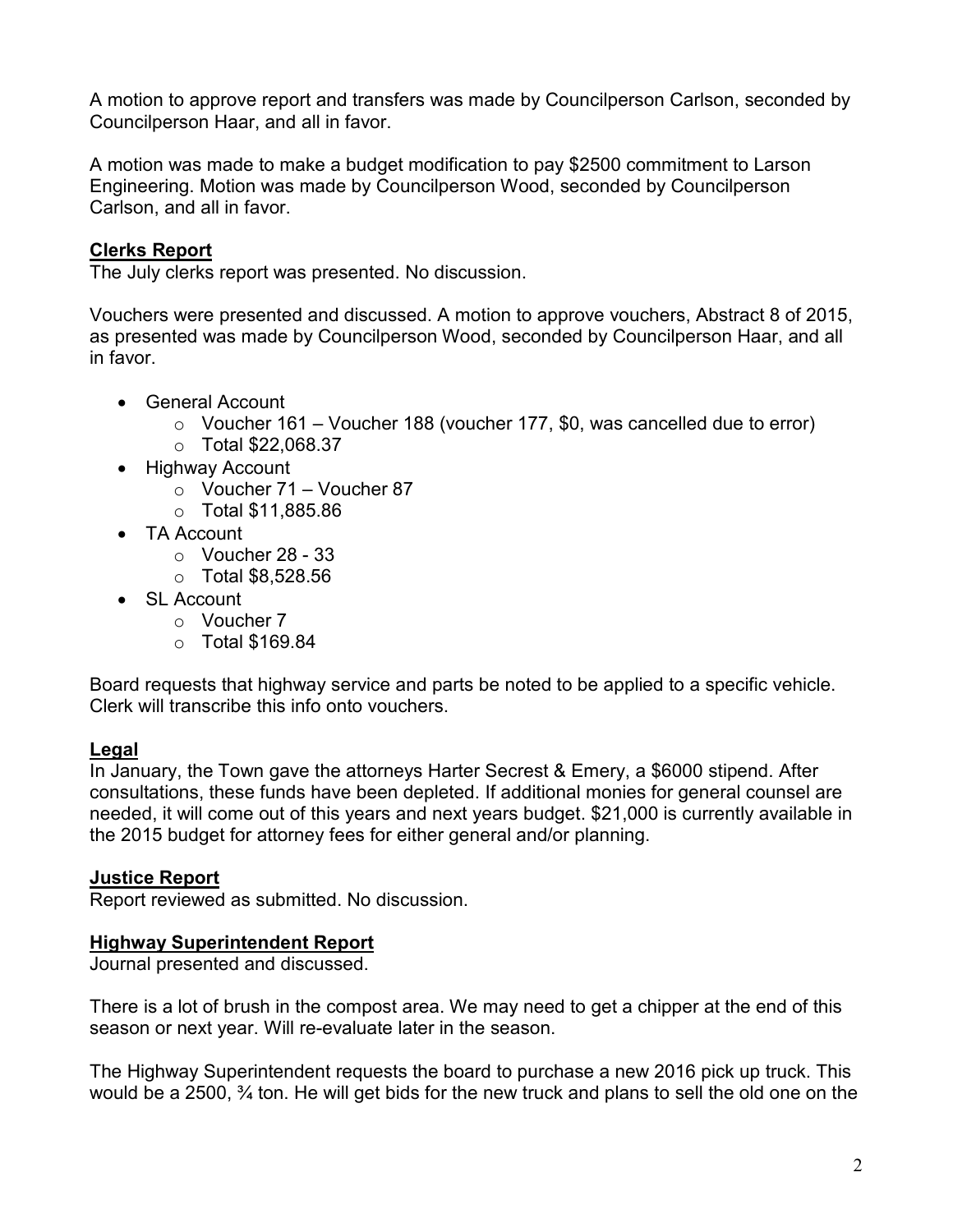internet. Councilperson Haff requests the Superintendent look at the 3500 series truck in addition to the 2500 series. Superintendent will provide both prices.

## **Property Assessor Report**

Report reviewed as submitted. Assessments are being done in a 3 year cycle. There was a motion made to make adjustment of the special reserve-reval to reduce it from \$47,250 to \$8000 for assessment re-val. Motion made by Councilperson Carlson, and seconded by Councilperson Wood. All in favor.

There was a request for purchase of a specific 'paper road.' No action will be taken on this until we get some legal counsel, and because it might be more valuable to the town and community at a later date, possibly for future utilities.

## **Code & Zoning Officer**

Review of report as submitted. No discussion.

There was a review of the new violation procedure and accompanying paperwork. A motion was made by Councilperson Haar to accept this violation procedure and paperwork, seconded by Councilperson Haff. All in favor.

## **Planning Board**

Last Board minutes were reviewed as submitted. No discussion.

Sharon Lilla of Barton Loguidice, sent in her proposal for review of the LUR. The next step will be to meet and clarify the letter proposals and tasks, specifically task #3.

The Board agreed to meet with the Planning Board meeting on September  $14<sup>th</sup>$  in order to hear a presentation regarding the Sustainable Keuka Watershed NYS DOS Grant project.

# **Watershed**

Report Reviewed. Discussion of the septic past due reports.

# **Dog Control Officer**

Report Reviewed. No discussion.

There was a discussion regarding complaints of feral cats in the town, specifically Sylvan Beach area. The DCO Kenyon will look into options for getting rid of the cats and/or spay and neutering them.

#### **History Group**

Report reviewed. No discussion.

#### **Web Site**

Report reviewed. No discussion

#### **Other Business**

Aging in Place surveys were sent to all STAR exempt (65+ years) people in Town of Wayne. Loose copies will be available for those citizens 55 – 65 years.